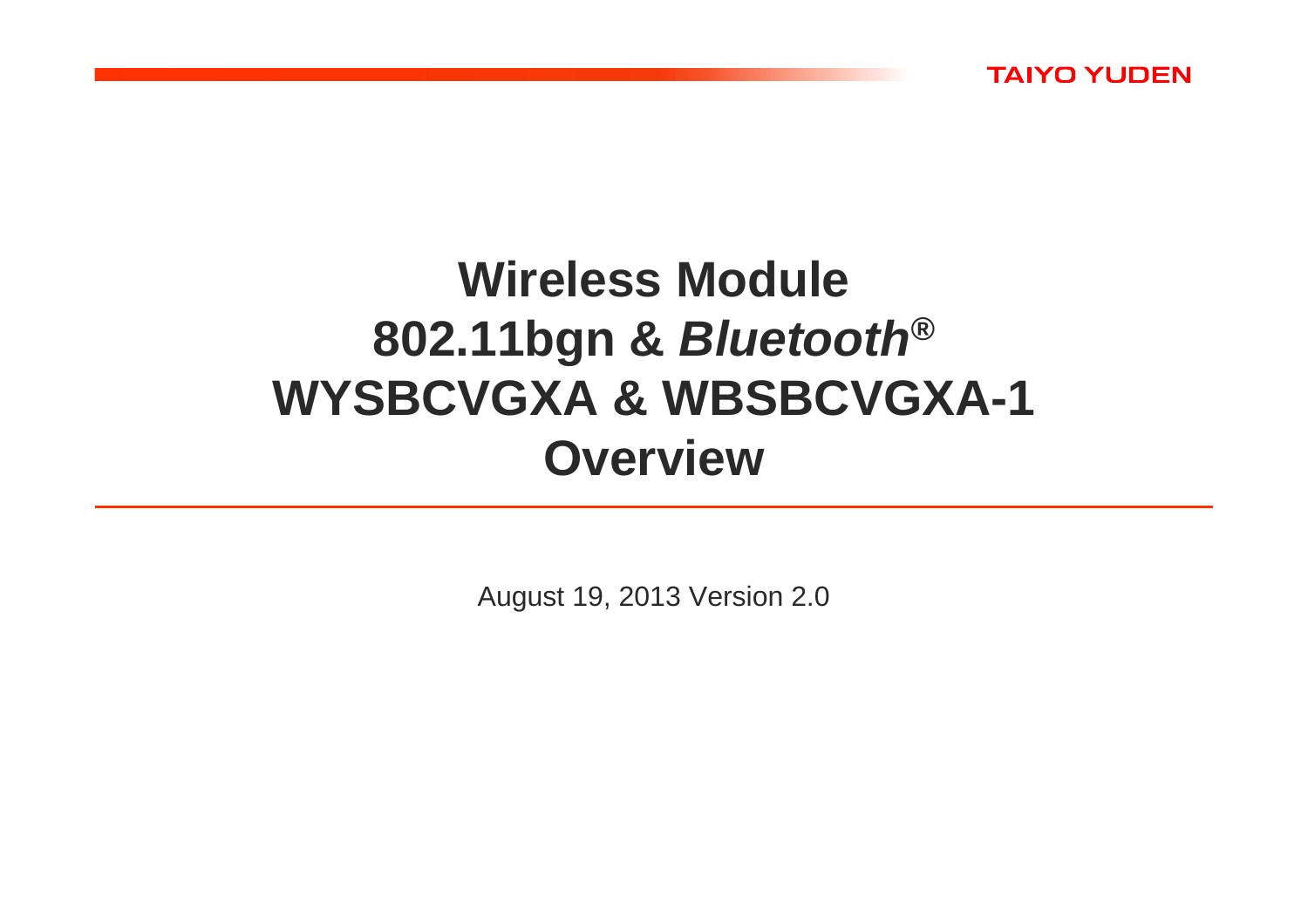# **WYSBCVGXA** Wireless Module: 802.11bgn & Bluetooth®

#### **Features**

- IEEE802.11b/g/n standard conformity, BT3.0, 2.1+EDR
- Low standby current (with advanced power save and sleep mode)
- Transmit speed : 11/5.5/2/1 Mbps(11b), 54/48/36/24/18/12/9/6 Mbps(11g), 150~6.5 Mbps (11n)
- Channel Number : 1 to 13 channel (11bg), 79 channel (BT)
- **o** Interface : SDIO, PCM
- Built-in EEPROM, 2G-PA, Crystal, BPF
- Security: WEP (64/128), TKIP, AES, WPA/WPA2, WAPI

**11b/11g/11n**

**11b/11g/11n**

**VIO3.3V/VIO1.8V**

**BT**

**BT**

- Small Outline: 9.0 x 8.8 x 1.35(Max) mm
- Package: Metal case package
- **RoHS Conformity**

#### **Application**

Hand Held Device

**TX Output Power (11b/g/n)**

**RX Sensitivity (11b/g/n)**

**(BT BR)**

**Power Consumption** | Deep Sleep Mode

**(BT BR)**

#### **General Electrical Specification**



X' tal

**EEPROM** 

88W8787

 $\rightarrow$  GPIO

**SCLK** 

PDn



**Note: The Bluetooth® word mark and logos are owned by the Bluetooth SIG, Inc. and any use of such marks by TAIYO YUDEN CO.,LTD. is under license.**

**15/12/115**

**-86/-72/-66-86**

**-76/-65/-61-70**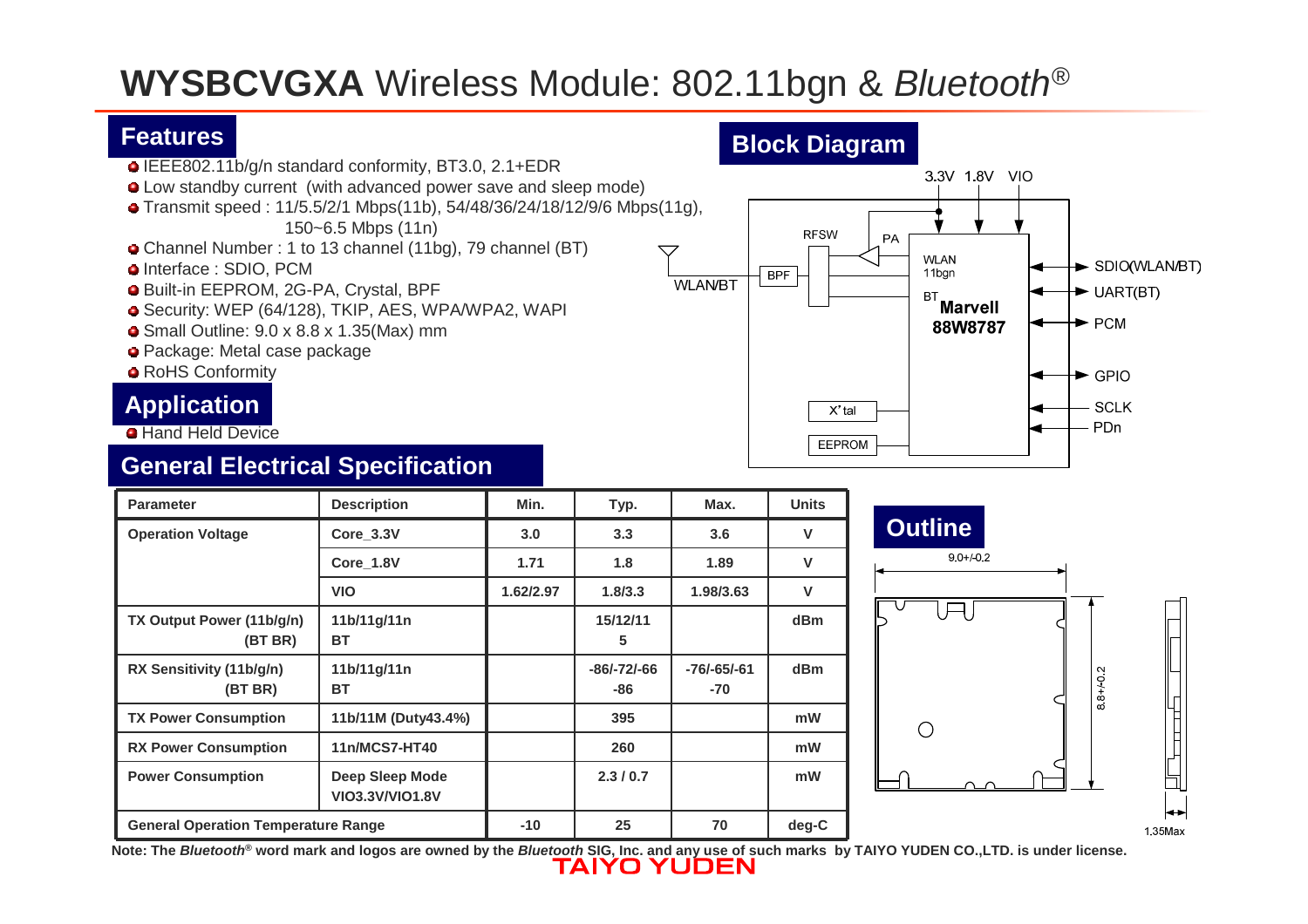### **WBSBCVGXA-1: Wireless LAN Module Evaluation Kit**

### **To Evaluate WLAN Module WYSBCVGXA,You Will Need WBSBCVGXA-1**

**WBSBCVGXA-1** is the evaluation kit for WLAN Module **WYSBCVGXA.** This kit has everything you need to evaluate the performance of this module.



### **WBSBCVGXA-1 Kit includes:**

| No. | <b>Item</b>   | <b>Description</b>                                                       | <b>Qtv</b> |
|-----|---------------|--------------------------------------------------------------------------|------------|
|     | 1 WBSBCVGXA-1 | <b>Evaluation Board for WLAN module</b><br>WYSBCVGXA with SDIO interface |            |
|     |               | 2 Red & Blue Cable Power Supply Cable                                    |            |



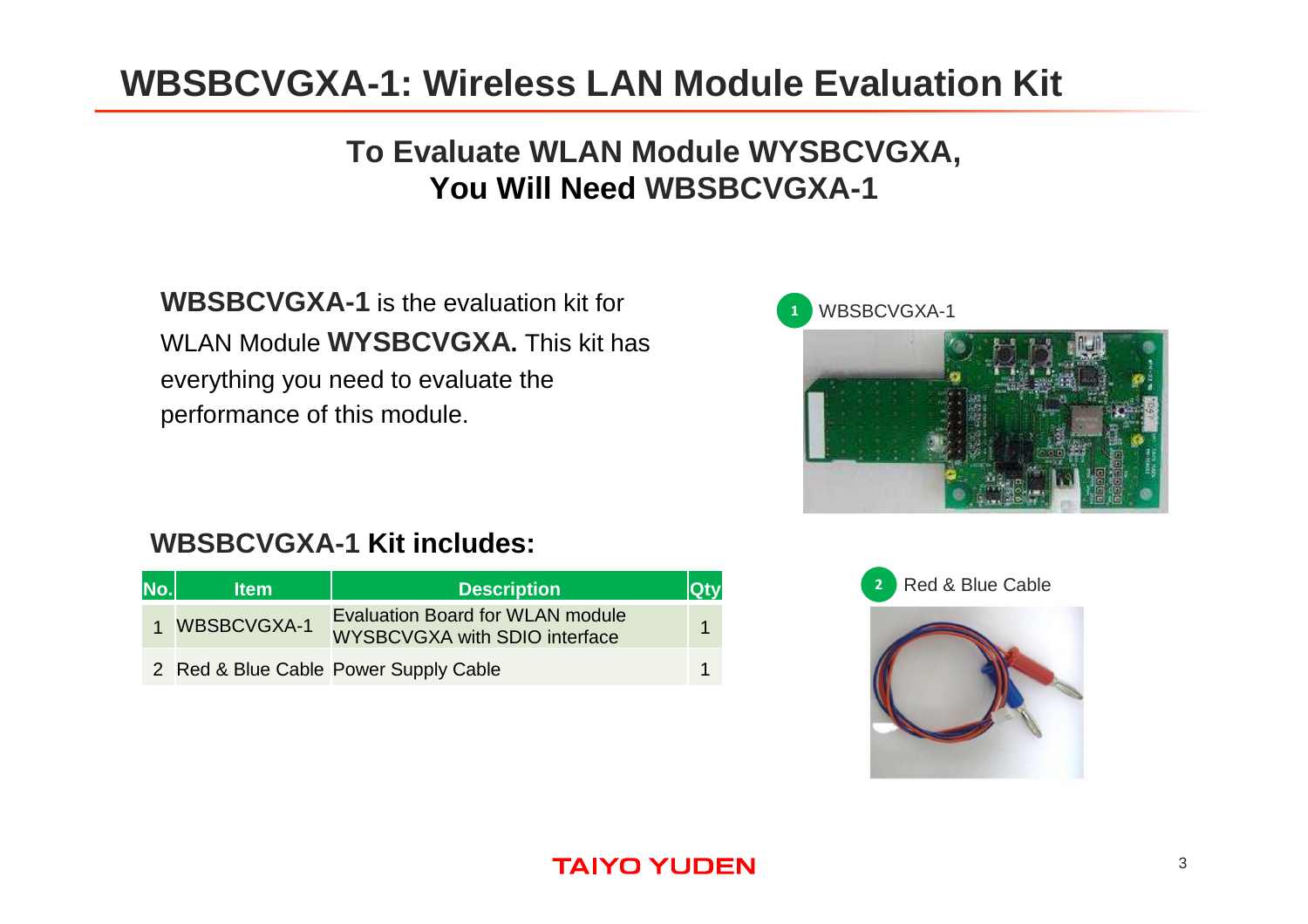### **Supplemental Product Information**

#### **WLAN Module Operating Environment**

- PC with Linux Fedora13 with software development option and SDIO interface **Attention**:**PC with SDIO is required. Although SDIO and SD Memory Card have the same slot shape, they are not compatible. WLAN Module and Evaluation Board will not work if they are connected to SD memory card slot.**
- i.MX51evk, Linux kernel ver. 2.6.35
- OMAP DM3730, Linux kernel ver. 2.6.37

#### **What will be provided if the Evaluation Board is purchased**

- Data Report: Detail Module information
- Application Note: Peripheral design guide
- Evaluation Board Manual: Manual on how to evaluate the Module with the Evaluation Board
- Labtool User Guide: RF Control Tool Guide
- Labtool: RF Control Tool
- WLAN Device Driver Software
	- ◆ for Linux PC, Fedora13
	- $\bullet$  for i.MX51evk, Linux kernel ver. 2.6.35
	- for OMAP DM3730, Linux kernel ver. 2.6.37

#### **Attention**:**There is a possibility that export control could limit customer's access WLAN Device Driver and the API Specification depending on the customer's country or application.**

#### **TAIYO YUDEN**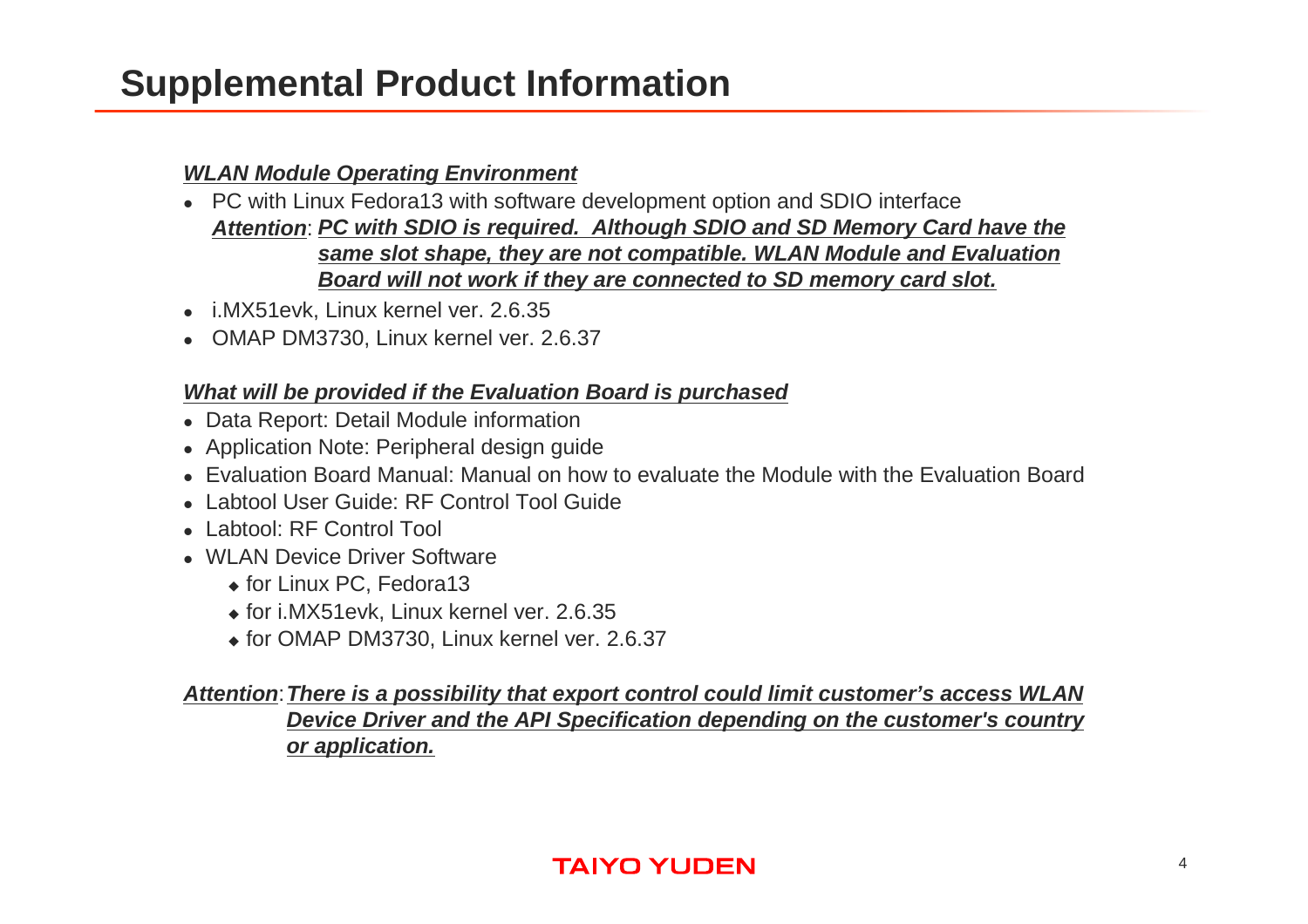### **Software Structure**

#### **Sample Application**

- uaputl , mlanconfig (Configuration tools)

#### **WLAN Device driver**

- Data path

Communicate data such as TCP or UDP.

- 11bg config/11a config/11n configConfigure the such as Ch/Rate/band/mode.
- Supplicant config

Configure the generated key by supplicant of middleware.

- Infra/Adhoc configConfigure the Infa or Adhoc mode.
- uAP/WFD configConfigure the uAP or WFD mode.

#### **Bluetooth Device driver**

- Bluetooth (FM) driver

#### **Firmware**

- Data Tx/Rx

Transmit and receive data on the air, such as TCP or UDP.

- 11b/g/a/n function

Execute the function of such as Ch/Rate/Band/Mode.

- E-supplicant function

Generate the key of WPA/WPA2.

- Infra/Adhoc function

Execute the function of Infra or Adhoc mode.

- uAP/WFD function
- Execute the function of uAP or WFD mode.
- Bluetooth 3.0



\*WFD : Wi-Fi Direct , E-supplicant : Embedded supplicant

### **TAIYO YUDEN**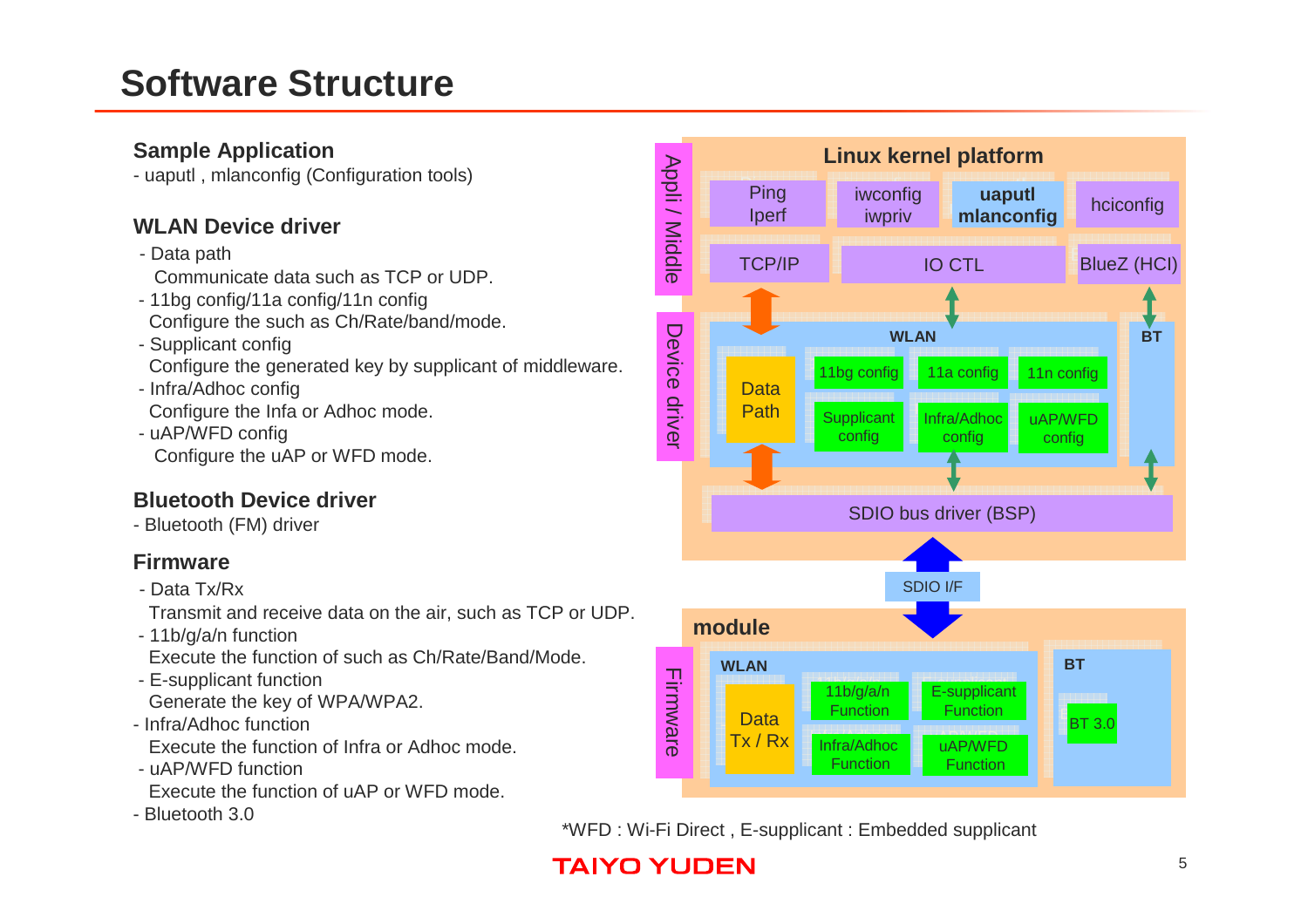### **Software Feature Set**

#### **General**

- 802.11/b Data rates of 1,2 ,5.5 and 11 Mbps.
- 802.11a/g Data rates 6 48, and 54 Mbps.
- 802.11n Data rates up to 72 and 150 Mbps.
- 802.11d International roaming.
- 802.11e Qos block ack.
- 802.11h Transmit power control, DFS.
- 802.11i WPA / WPA2 and 802.11X.
- Infrastructure and ad-hoc mode.
- Security WEP 64 and 128-bit, TKIP and AES-CCMP for WPA / WPA2.
- WMM Support, WMM PS (UAPSD).
- IEEE Power Save, Auto Deep Sleep / Host Sleep.
- Embedded Supplicant.
- Support for Tx and Rx of AMPDU and AMSDU-4kPackets.
- Support for Only Tx of AMSDU-8k Packets.
- Background Scan, Vendor specific IE

#### **Access point**

- Multi-BSS Support (2 BSS).
- Association support up to 10 Stations.
- ACS (Automatic Channel Selection).

#### **Simultaneous AP-STA Operation**

- AP-STA functionality.
- Independent security configurations on different **interfaces**
- Enhanced Power Save. (AP-STA simultaneous power save)

#### **Wi-Fi Direct/P2P**

- Autonomous Group Owner (GO) Mode.
- P2P Client mode.
- P2P Client association with WLAN AP.
- P2P Client power save.
- P2P Client WMM PS (UAPSD).
- GO WMM PS / IEEE PS for associated P2P clients.
- 8 Client Support, Provision discovery.

#### **Bluetooth**

- BT 3.0 + HS , Adaptive Frequency Hopping (AFH).
- Multi slot ACL with eSCO
- Support for class 1.5 operation.
- BT and AMP over SDIO, Multi slot ACL with eSCO.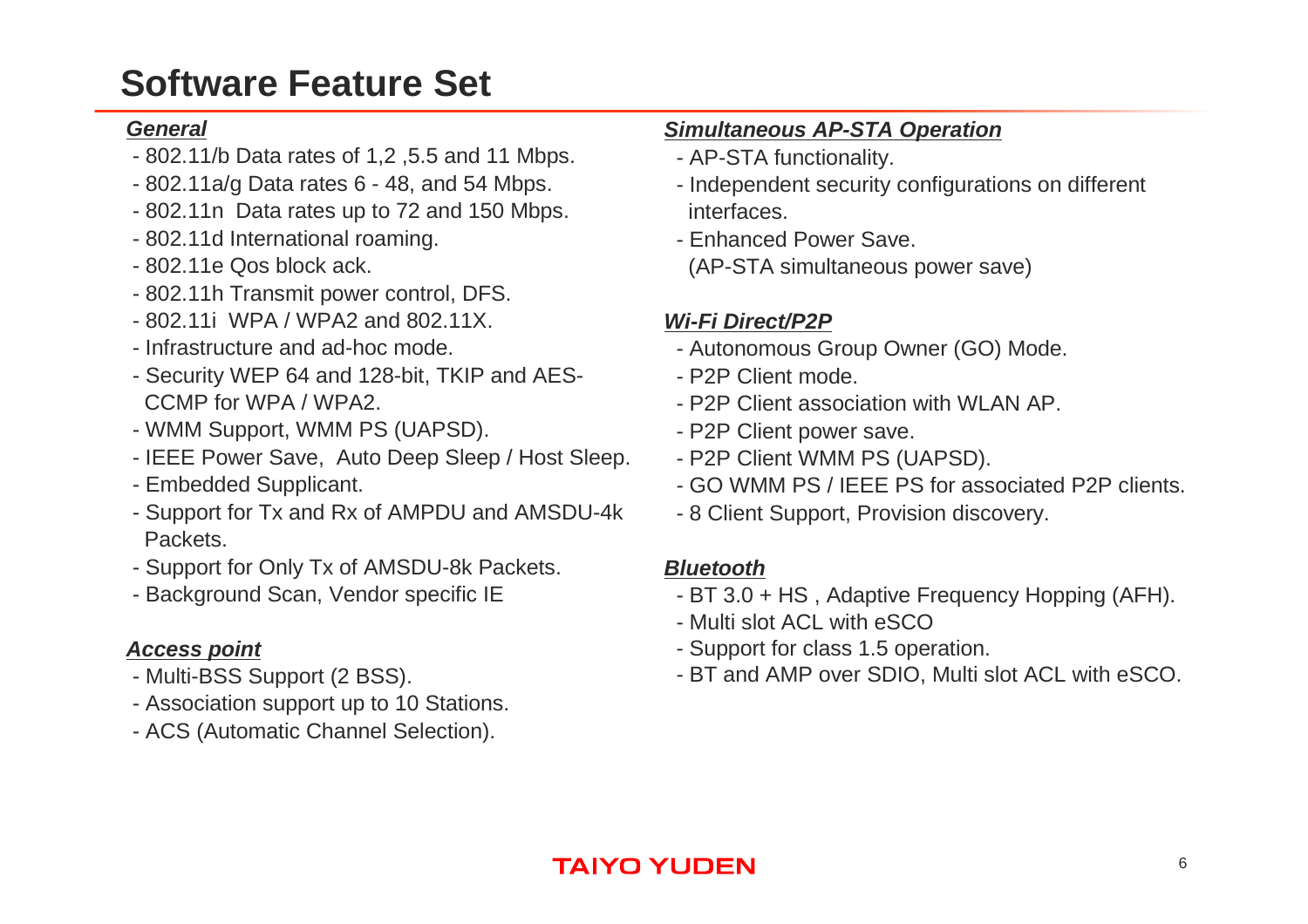## **Driver Package**

| <b>Driver package</b><br>(Platform) | <b>Software</b>              | <b>CPU / OS Type</b>                                          | <b>Content</b>                                                               |
|-------------------------------------|------------------------------|---------------------------------------------------------------|------------------------------------------------------------------------------|
|                                     | Device driver                | CPU: x86 (PC)<br>OS : Fedora 13 (Linux 2.6.33)                | Driver object<br>- Configuration tools<br>- WLAN driver, BT driver, Firmware |
| Object package for PC               |                              |                                                               | <b>Document</b><br>- Install guide<br>- Demo guide                           |
|                                     | RF control tool<br>(LABtool) | CPU: x86 (PC)<br>OS: Windows XP                               | <b>Driver Object</b><br>- WinXP Driver, Firmware                             |
|                                     |                              |                                                               | <b>Document</b><br>- User guide                                              |
| Object package for Freescale        | Device driver                | CPU: Freescale i.mx51evk<br>(MCIMX51EVKJ)<br>OS: Linux 2.6.35 | Driver object<br>- Configuration tools<br>- WLAN driver, BT driver, Firmware |
|                                     |                              |                                                               | <b>Document</b><br>- Install guide                                           |
| Object package for TI OMAP          | Device driver                | CPU: TI OMAP DM3730<br>(TMDSEVM3730)<br>OS: Linux 2.6.37      | Driver object<br>- Configuration tools<br>- WLAN driver, BT driver, Firmware |
|                                     |                              |                                                               | <b>Document</b><br>- Install guide                                           |